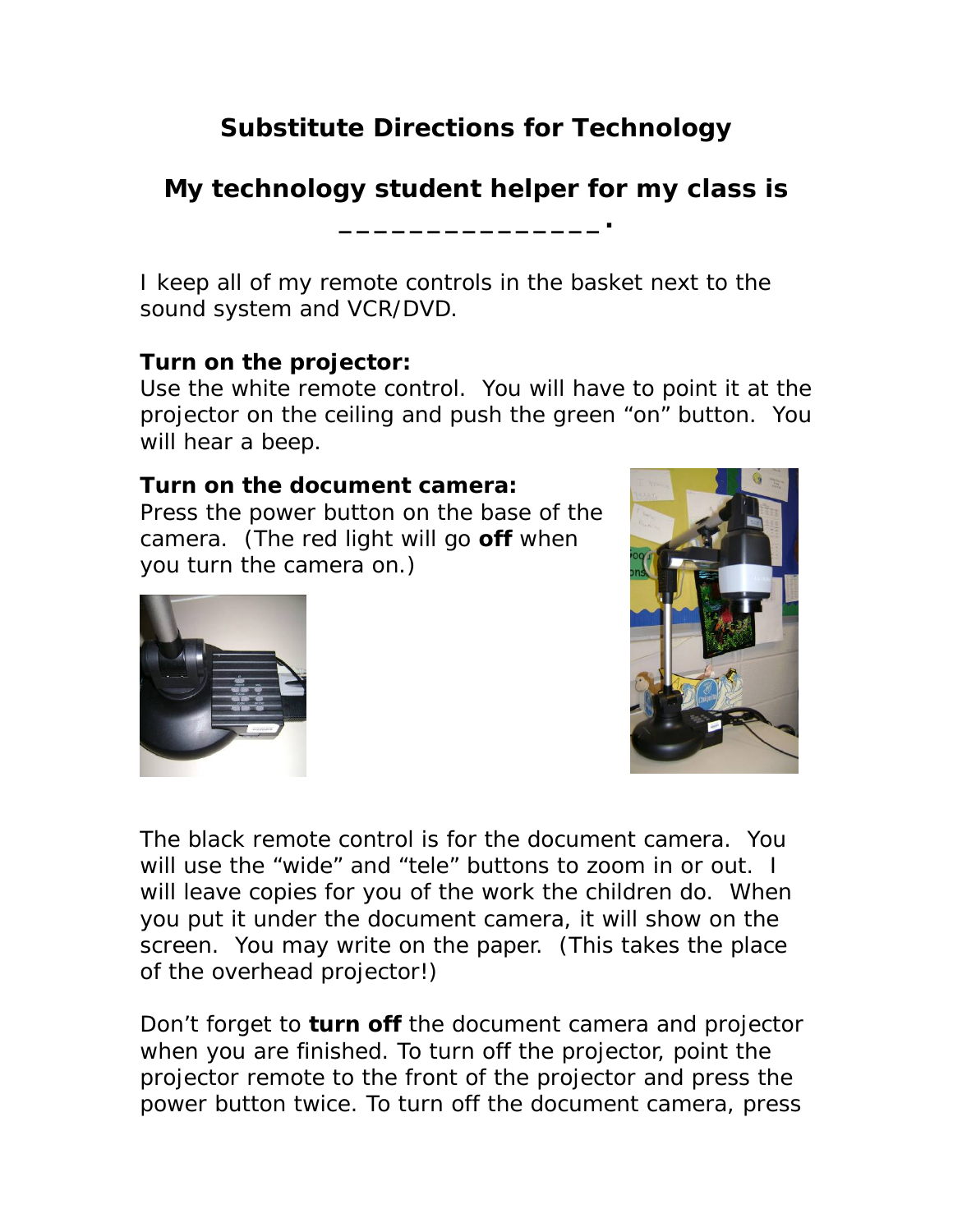the power button on the base of the document camera.

### **To Show a VHS or DVD:**

- 1. Turn on projector and document camera.
- 2. Turn on the DVD/VCR.
- 3. Turn on the sound system amplifier.
- 4. Put in the tape or DVD and press play.

The volume adjustment for the VHS/DVD is on the right knob of the sound system amplifier. It should be labeled on the sound system amplifier.